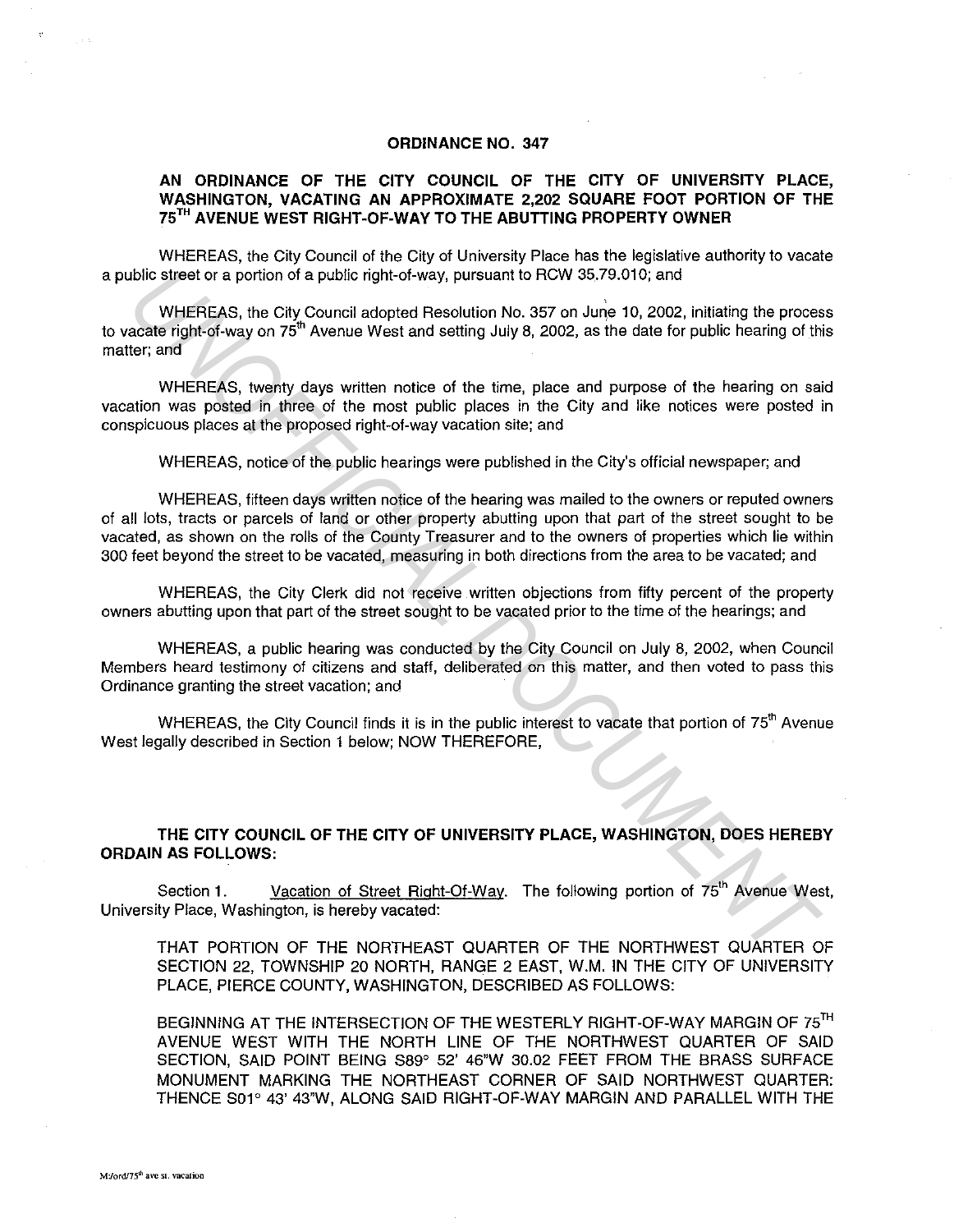EAST LINE OF SAID NORTHWEST QUARTER, A DISTANCE OF 65.56 FEET TO A POINT ON THE WESTERLY SIDE OF AN EXISTING CONCRETE SIDEWALK AND THE TRUE POINT OF BEGINNING OF THE HEREIN DESCRIBED PARCEL:

THENCE ALONG THE WEST SIDE OF SAID CONCRETE SIDEWALK THE FOLLOWING COURSES:

S21° 24' 47"E A DISTANCE OF 47.96 FEET; AND

S14° 29' 15"E A DISTANCE OF 53.29 FEET, AND

S15° 37' 18"E A DISTANCE OF 12.37 FEET

TO AN INTERSECTION WITH THE NORTH LINE OF THE SOUTH 160 FEET OF THE NORTH HALF OF THE NORTH HALF OF THE NORTHEAST QUARTER OF THE NORTHWEST QUARTER OF SAID SECTION 22, PRODUCED EASTERLY;

THENCE S89° 58' 36"W ALONG SAID PRODUCTION AND SAID NORTH LINE, A DISTANCE OF 37.44 FEET, MORE OR LESS, TO AN INTERSECTION WITH SAID WESTERLY RIGHT-OF-WAY MARGIN OF 75<sup>TH</sup> AVENUE WEST;

THENCE N01° 43' 43"E, ALONG SAID MARGIN, A DISTANCE OF 108.23 FEET TO THE TRUE POINT OF BEGINNING.

(CONTAINING 2,202 SQUARE FEET, MORE OR LESS OR APPROXIMATELY 0.051 ACRE.)

Section 2. Compensation for Vacation. The City of University Place will be compensated for this right-of-way street vacation in an amount equal to one half the appraised value of the area vacated pursuant to U. P. M. C.13.05.110.

Section 3. Authorizing the Public Works Director to Execute All Necessary Documents and Approve all Utility Easements to Effectuate the Partial Street Vacation. The Public Works Director is authorized to execute all necessary documents to effectuate the partial street vacation: Provided that: (1) execution by the applicant of utility easements is in a form acceptable to the Public Works Director, and (2) a Quit Claim Deed for the vacated right of way has been recorded with the Pierce County Auditor and (3) receipt of compensation for the partial street vacation and execution of utility easements are conditions precedent to the Public Works Director's obligation to deliver a quit claim deed for the vacated right-of-way. TO AN INTERSECTION WITH THE NORTHELD OF THE SOUTH 160 FEET OF THE NORTHEAD AND IMPORTATION WITH THE NORTHEAD OF THE NORTHEAD OF THE NORTHEAD OF THE NORTHEAD CHANNEL POF THE NORTHEAD OF THE NORTHEAD CHANNEL A DISTANCE AND

Section 4. Severability. If any provision of this Ordinance or its application to any person or circumstance is held invalid, the remainder of the Ordinance or the application of the provision to other persons or circumstances by a court of competent jurisdiction shall not be affected.

Section 5. Publication and Effective Date. A summary of this Ordinance consisting of its title shall be published in the official newspaper of the City. This Ordinance shall be effective five (5) days after its publication.

PASSED BY THE CITY COUNCIL ON July 8, 2002.

Jean Brooks, Mavor

ATTEST:

Catrina Craig, City Clerk